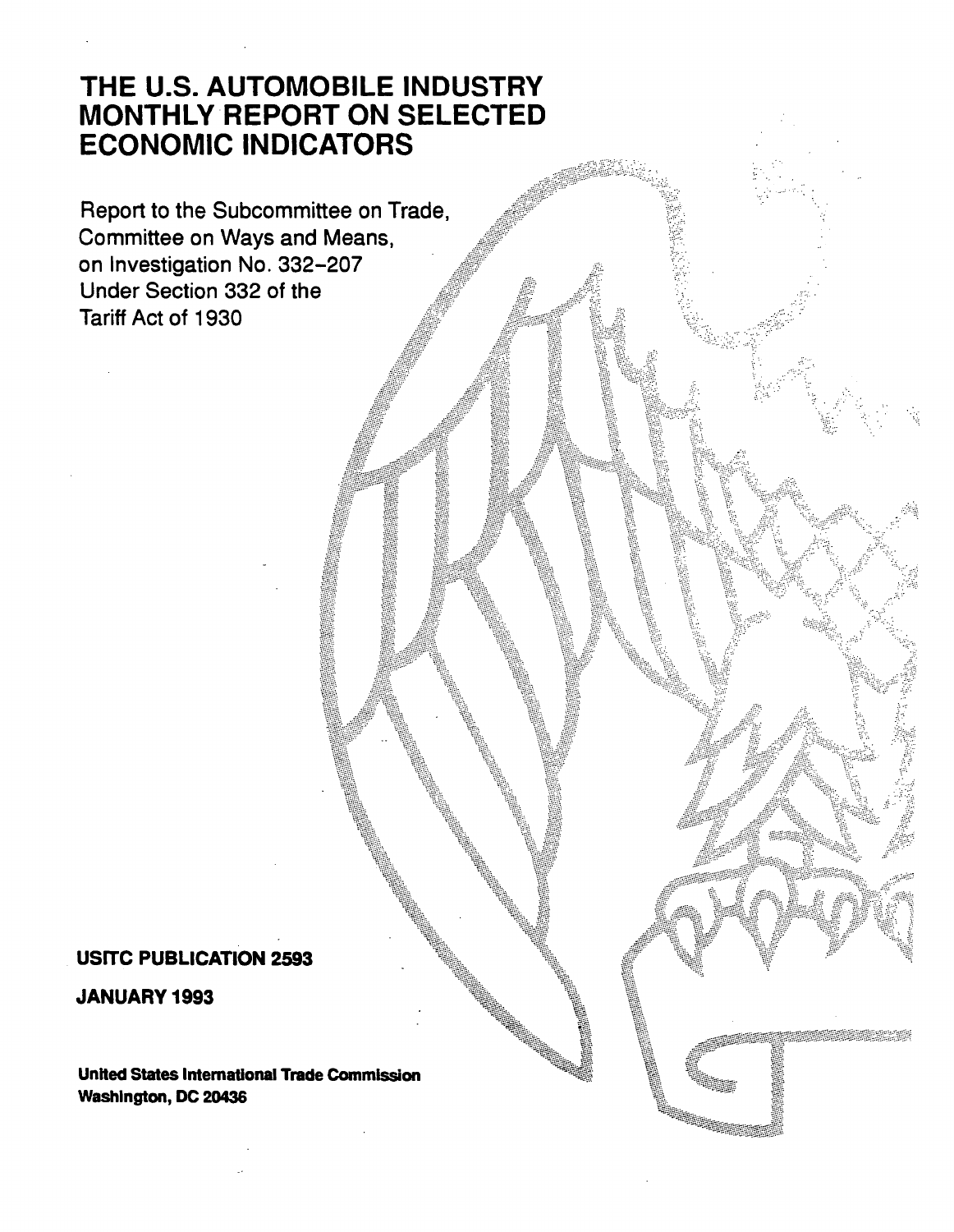## UNITED STATES INTERNATIONAL TRADE COMMISSION

# COMMISSIONERS

Don E. Newquist, Chairman Peter S. Watson, Vice Chairman David B. Rohr Anne E. Brunsdale Carol T. Crawford Janet A. Nuzum

> Office of Operations Roben A Rogowsky, Director

> > Office of Industries Vern Simpson, Director

*This report was prepared principally* by

Kim Oliver

Machinery and Equipment Division

 $\sim 10^{-1}$ 

Address all communications to Secretary to the Commission United States International Trade Commission Washington, DC 20436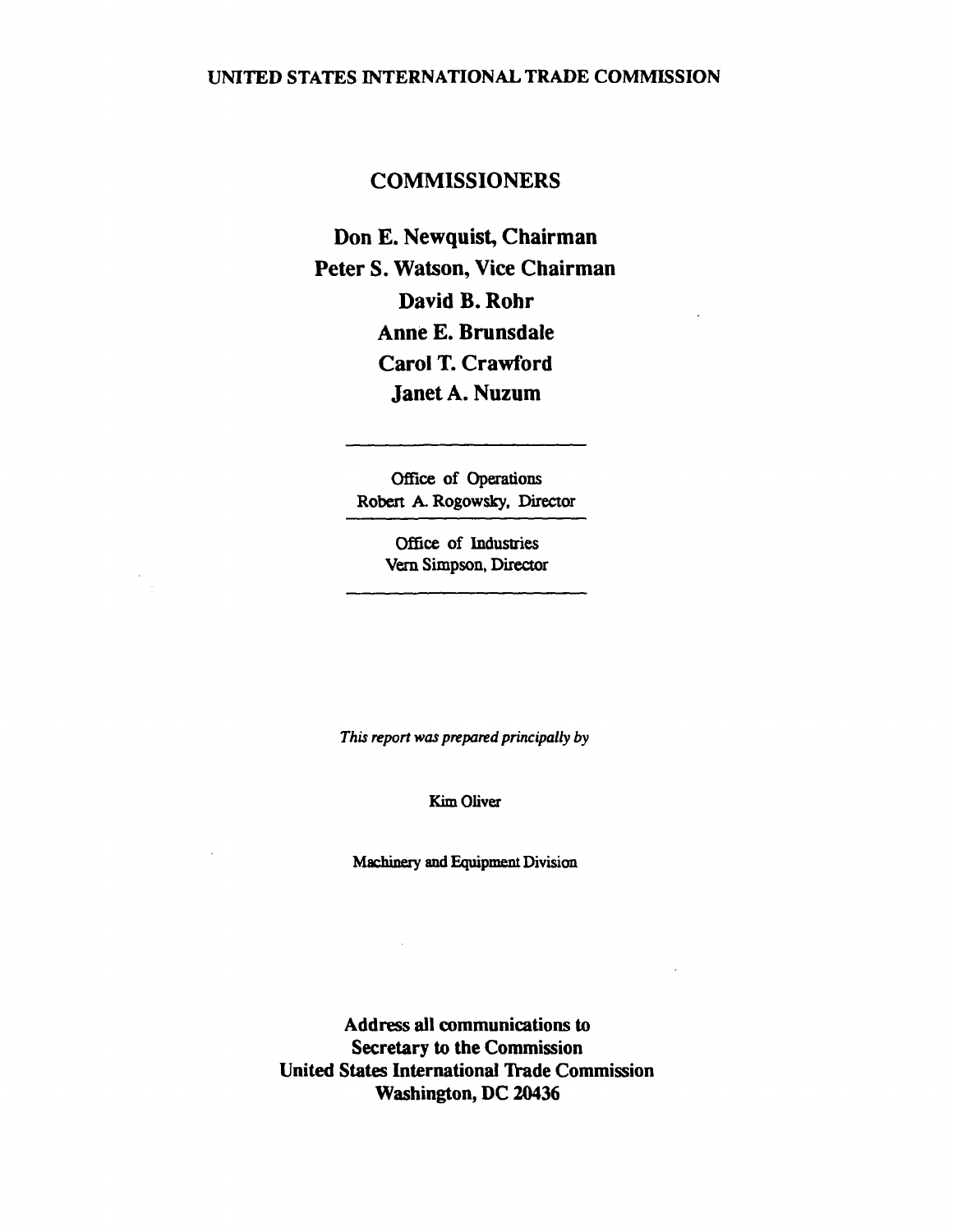### C 0 N T E N T S

Page

### Tables

| $\mathbf{1}$ . | New passenger automobiles: U.S. retail sales of domestic        |    |
|----------------|-----------------------------------------------------------------|----|
|                | production, production, inventory, days' supply, and            |    |
|                | employment, by specified periods, January 1991-December 1992 1  |    |
| 2 <sup>1</sup> | New passenger automobiles: U.S. imports, by principal sources   |    |
|                | and by specified periods, December 1990-November 1992 2         |    |
| 3.             | Lightweight automobile trucks and bodies and cab/chassis for    |    |
|                | lightweight automobile trucks: U.S. imports, by principal       |    |
|                | sources and by specified periods, December 1990-November 1992 3 |    |
| 4.             | New passenger automobiles: U.S. exports of domestic             |    |
|                | merchandise, by principal markets and by specified periods,     |    |
|                |                                                                 | 4  |
| 5.             | Lightweight automobile trucks and bodies and cab/chassis for    |    |
|                | lightweight automobile trucks: U.S. exports of domestic         |    |
|                | merchandise, by principal markets and by specified periods,     |    |
|                |                                                                 | 5  |
| 6.             | New passenger automobiles: Sales of domestic and imported       |    |
|                | passenger automobiles and sales of imported passenger           |    |
|                |                                                                 |    |
|                | automobiles as a percent of total U.S. sales, by specified      |    |
|                |                                                                 | -6 |
| $7_{\odot}$    | New passenger automobiles: Price indexes, by specified periods, |    |
|                |                                                                 | -6 |
| 8.             | New passenger automobiles: Retail price changes in the U.S.     |    |
|                |                                                                 | 7  |
| 9.             | Manufacturers' suggested retail prices of selected U.S. and     |    |
|                | Japanese automobiles, April 1981-January 1993 8                 |    |

 $\mathcal{L}^{\text{max}}_{\text{max}}$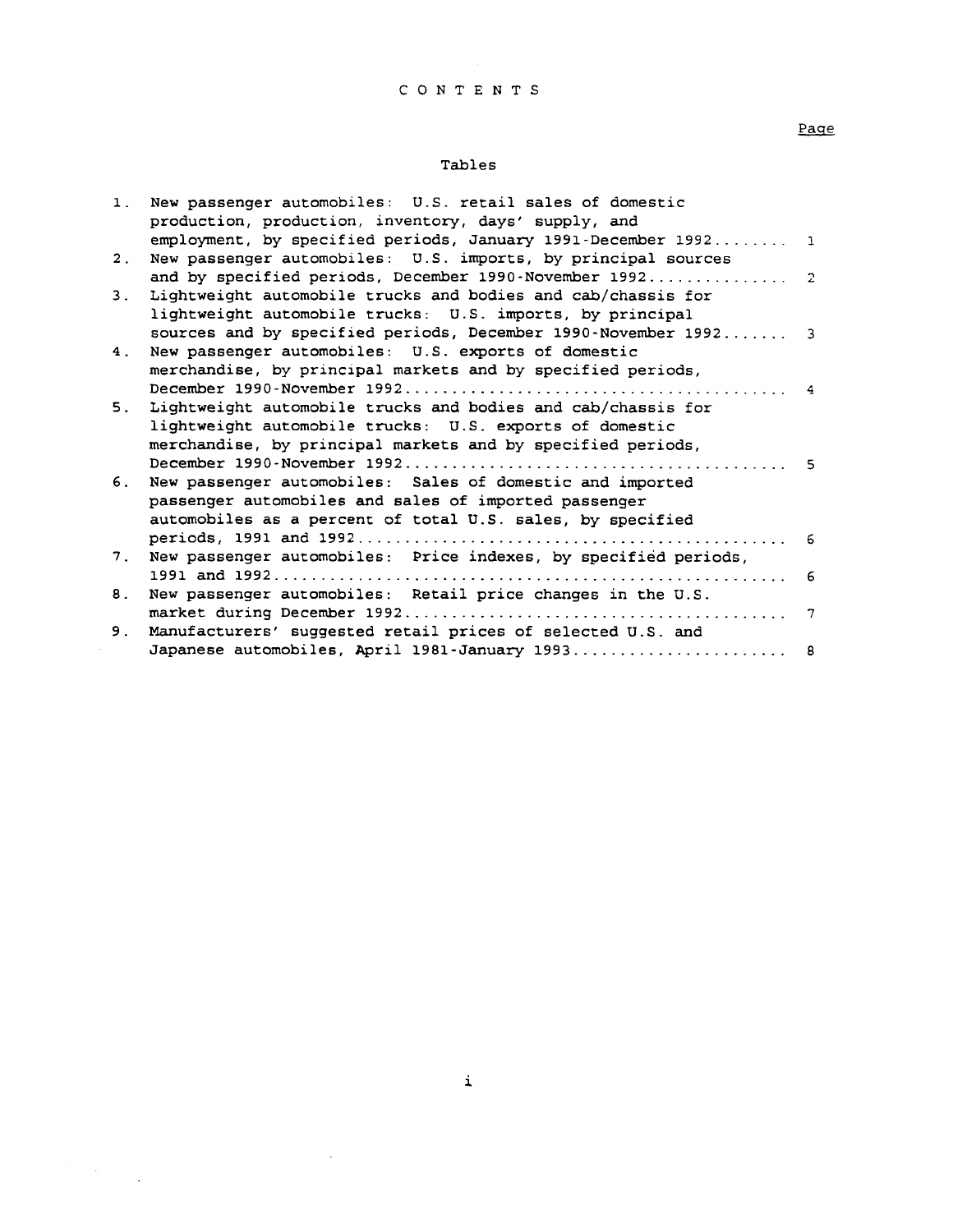$\label{eq:2.1} \frac{1}{\sqrt{2}}\left(\frac{1}{\sqrt{2}}\right)^{2} \left(\frac{1}{\sqrt{2}}\right)^{2} \left(\frac{1}{\sqrt{2}}\right)^{2} \left(\frac{1}{\sqrt{2}}\right)^{2} \left(\frac{1}{\sqrt{2}}\right)^{2} \left(\frac{1}{\sqrt{2}}\right)^{2} \left(\frac{1}{\sqrt{2}}\right)^{2} \left(\frac{1}{\sqrt{2}}\right)^{2} \left(\frac{1}{\sqrt{2}}\right)^{2} \left(\frac{1}{\sqrt{2}}\right)^{2} \left(\frac{1}{\sqrt{2}}\right)^{2} \left(\$ 

 $\label{eq:2.1} \frac{1}{\sqrt{2}}\int_{\mathbb{R}^3}\frac{1}{\sqrt{2}}\left(\frac{1}{\sqrt{2}}\right)^2\frac{1}{\sqrt{2}}\left(\frac{1}{\sqrt{2}}\right)^2\frac{1}{\sqrt{2}}\left(\frac{1}{\sqrt{2}}\right)^2\frac{1}{\sqrt{2}}\left(\frac{1}{\sqrt{2}}\right)^2\frac{1}{\sqrt{2}}\left(\frac{1}{\sqrt{2}}\right)^2\frac{1}{\sqrt{2}}\frac{1}{\sqrt{2}}\frac{1}{\sqrt{2}}\frac{1}{\sqrt{2}}\frac{1}{\sqrt{2}}\frac{1}{\sqrt{2}}$ 

 $\label{eq:2.1} \frac{1}{\sqrt{2}}\left(\frac{1}{\sqrt{2}}\right)^{2} \left(\frac{1}{\sqrt{2}}\right)^{2} \left(\frac{1}{\sqrt{2}}\right)^{2} \left(\frac{1}{\sqrt{2}}\right)^{2} \left(\frac{1}{\sqrt{2}}\right)^{2} \left(\frac{1}{\sqrt{2}}\right)^{2} \left(\frac{1}{\sqrt{2}}\right)^{2} \left(\frac{1}{\sqrt{2}}\right)^{2} \left(\frac{1}{\sqrt{2}}\right)^{2} \left(\frac{1}{\sqrt{2}}\right)^{2} \left(\frac{1}{\sqrt{2}}\right)^{2} \left(\$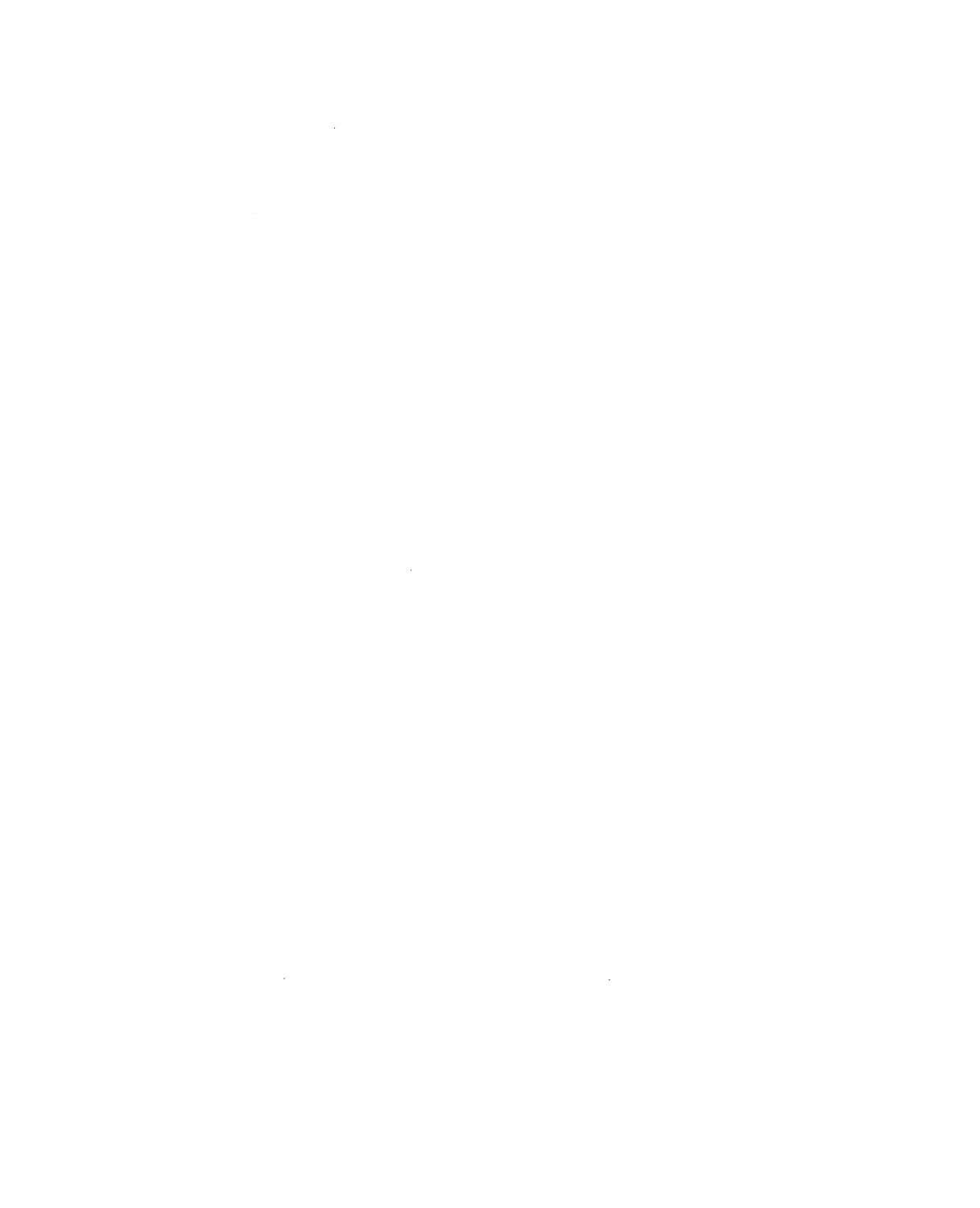#### Table l

New passenger automobiles: U.S. retail sales of domestic production, production, inventory, days' supply, and employment, by specified periods, January 1991- December 1992

|                                | 1992                  |           | 1991       |                  |            |
|--------------------------------|-----------------------|-----------|------------|------------------|------------|
|                                | Nov.                  | Dec.      | Jan. 1992- | Dec.             | Jan. 1991- |
| Item                           | 1992                  | 1992      | Dec. 1992  | <u> 1991 </u>    | Dec. 1991  |
| Retail sales of domes-         |                       |           |            |                  |            |
| tic production                 | 461                   | 497       | 6,216      | 433              | 6,072      |
| Production                     | 459                   | 450       | 5,666      | 367              | 5,439      |
| Inventory                      | 1,709                 | 1,185     | 71         | 1,258            |            |
| Days' ${\rm supp1y}^2$         | 64                    | 57        |            | 76               |            |
| Employment:<br>Total employees | $\frac{823^4}{626^4}$ | $827^{5}$ |            | 800 <sup>6</sup> |            |
| Production workers             |                       | $625^{5}$ |            | $616^{6}$        |            |

(In thousands of units; thousands of employees)

<sup>1</sup> Not applicable.<br><sup>2</sup> Days' supply is an average for each class size which is determined by the previous month's retail sales.

 $3$  Employment data are for SIC 371 (motor vehicles and motor vehicle equipment).<br>
<sup>4</sup> Data are for October 1992, revised.

5 Data are for November 1992.

6 Data are for November 1991.

Source: Production, retail sales, days' supply, and inventory, Automotive News; and employment, U.S. Department of Labor.

Note.--Because of rounding, figures may not add to the totals shown. Market classifications discontinued because of the unavailability of data.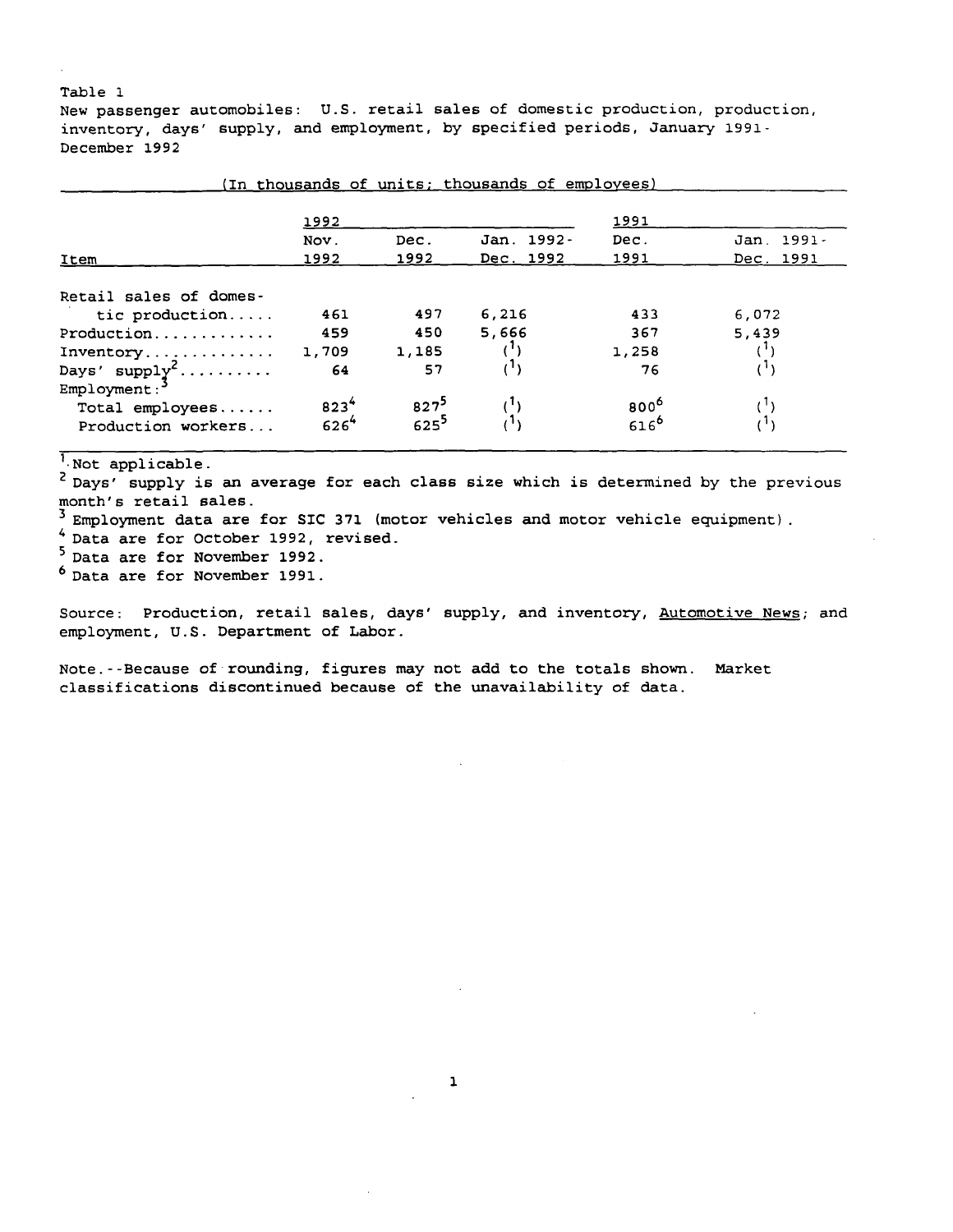New passenger automobiles: U.S. imports, by principal sources and by specified periods, December 1990-November 1992<sup>1</sup>

|                                           | 1991-92        |             |                  | 1990-91                      |              |
|-------------------------------------------|----------------|-------------|------------------|------------------------------|--------------|
|                                           | Oct.           | Nov.        | Dec. 1991-       | Nov.                         | Dec. 1990-   |
| Source                                    | <u> 1992 </u>  | 1992        | Nov. 1992        | 1991                         | Nov. 1991    |
|                                           |                |             | Quantity (units) |                              |              |
| Japan                                     | 149,924        | 157,053     | 1,639,819        | 150,494                      | 1,806,729    |
| Canada.                                   | 99,214         | 98,170      | 1,183,602        | 105,107                      | 1,204,112    |
| Germany                                   | 23,814         | 23,333      | 202,622          | 18,629                       | 170,029      |
| Korea, South                              | 14,906         | 13,658      | 140,213          | 17,347                       | 195, 152     |
| $S$ weden                                 | 7,231          | 10,321      | 77,513           | 4,858                        | 62,801       |
| Mexico                                    | 23,642         | 16,803      | 268,543          | 23,861                       | 254,290      |
| Yugoslavia                                | $\mathbf 0$    | $\Omega$    | 0                | 0                            | 3,065        |
| United Kingdom                            | 1,475          | 1,670       | 9,504            | 779                          | 17,639       |
| Italy                                     | 297            | 135         | 2,119            | 284                          | 3,170        |
| $France \dots \dots \dots$                | $\overline{2}$ | $\mathbf 0$ | 67               | 7                            | 1,985        |
| $\texttt{Brazil} \dots \dots \dots \dots$ | 1,552          | 187         | 11,355           | 0                            | 10,418       |
| All other                                 | 2,599          | 4,445       | 27,818           | 2,270                        | 46,300       |
| $Total$                                   | 324,256        | 325,775     | 3,563,191        | 323,636                      | 3, 775, 690  |
|                                           |                |             |                  | <u>Value (1,000 dollars)</u> |              |
|                                           |                |             |                  |                              |              |
| Japan                                     | 1,843,806      | 1,936,047   | 19,977,277       | 1,732,628                    | 20,692,964   |
| Canada.                                   | 1,269,510      | 1,226,576   | 14, 128, 015     | 1,242,822                    | 14,046,430   |
| Germany                                   | 731,160        | 739,088     | 5,767,507        | 496,750                      | 4,702,133    |
| Korea, South                              | 86,318         | 79,048      | 778,572          | 95,916                       | 1,087,116    |
| Sweden                                    | 138,772        | 195,785     | 1,430,863        | 87,525                       | 1,118,982    |
| Mexico                                    | 208,593        | 173,369     | 2,618,604        | 252,744                      | 2,619,470    |
| Yugoslavia                                | $\mathbf 0$    | 0           | 0                | $\mathbf 0$                  | 7,086        |
| United Kingdom                            | 54,010         | 60,641      | 338,426          | 26,615                       | 615,738      |
| $Itally$                                  | 6,844          | 3,234       | 83,422           | 18,359                       | 163,998      |
| $France$                                  | 53             | $\mathbf 0$ | 793              | 89                           | 24,100       |
| $\texttt{Brazil} \dots \dots \dots$       | 8,177          | 1,323       | 74,885           | 0                            | 64,743       |
| All other                                 | 39,249         | 79,370      | <u>352,850</u>   | 32,987                       | 569,192      |
| $Total$                                   | 4,386,493      | 4,494,481   | 45,551,376       | 3,986,435                    | 45, 711, 952 |

Data include imports into Puerto Rico; data do not include automobiles assembled in U.S. foreign trade zones.

Source: Compiled from official statistics of the U.S. Department of Commerce.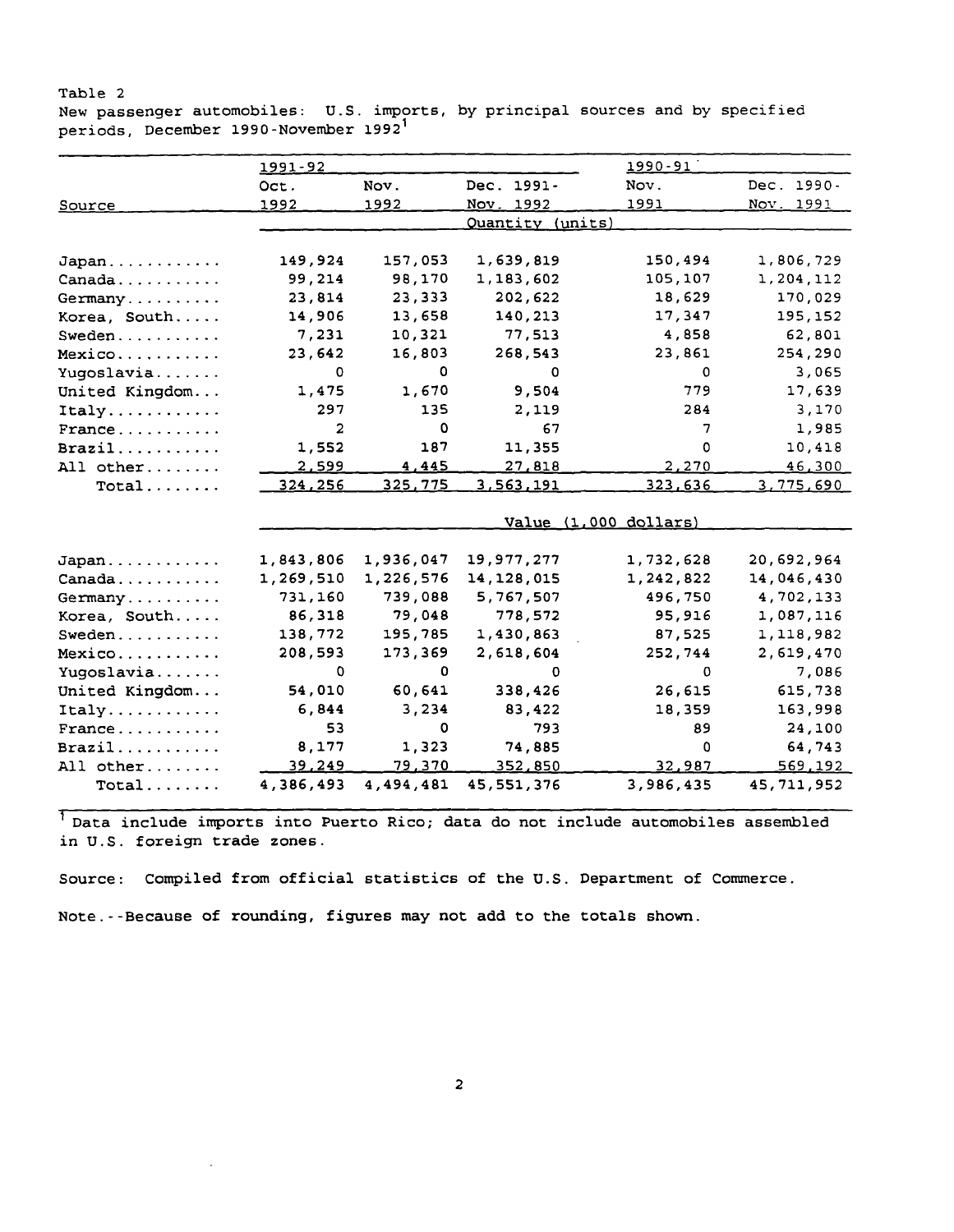### Table 3 Lightweight automobile  $trucks<sup>1</sup>$  and bodies and cab/chassis for lightweight automobile trucks: U.S. imports, by principal sources and by specified periods, December 1990-November 1992<sup>2</sup>

|           | 1991-92               |         |                  | 1990-91 |                |  |  |  |
|-----------|-----------------------|---------|------------------|---------|----------------|--|--|--|
|           | Oct.                  | Nov.    | Dec. 1991-       | Nov.    | Dec. 1990-     |  |  |  |
| Source    | 1992                  | 1992    | Nov. 1992        | 1991    | Nov. 1991      |  |  |  |
|           |                       |         | Quantity (units) |         |                |  |  |  |
| Japan     | 11,564                | 12,541  | 176,687          | 20,669  | 285,686        |  |  |  |
| Canada    | 41,425                | 43,192  | 500,806          | 45,039  | 379,072        |  |  |  |
| Mexico    | 2,921                 | 2,922   | 25,032           | 1,894   | 10,815         |  |  |  |
| All other | 5                     | 18      | 52               | 4       | 88             |  |  |  |
| $Total$   | 55,915                | 58,673  | 702,577          | 67,607  | <u>675,660</u> |  |  |  |
|           | Value (1,000 dollars) |         |                  |         |                |  |  |  |
| Japan     | 91,976                | 107,078 | 1,237,864        | 135,060 | 1,713,976      |  |  |  |
| Canada.   | 559,735               | 581,161 | 6,641,030        | 654,734 | 5,223,099      |  |  |  |
| Mexico    | 54,242                | 53,443  | 448,650          | 33,847  | 174,341        |  |  |  |
| All other | 2,059                 | 1,767   | 20,128           | 2,271   | 24,407         |  |  |  |
| $Total$   | 708,012               | 743.448 | 8,347,672        | 825,912 | 7,135,822      |  |  |  |

1 Defined as not over 10,000 pounds gvw.<br>2 Partially estimated, all data include imports into Puerto Rico.

3 Quantity data include complete trucks and cab/chassis, but exclude bodies.

Source: Compiled from official statistics of the U.S. Department of Commerce, except as noted.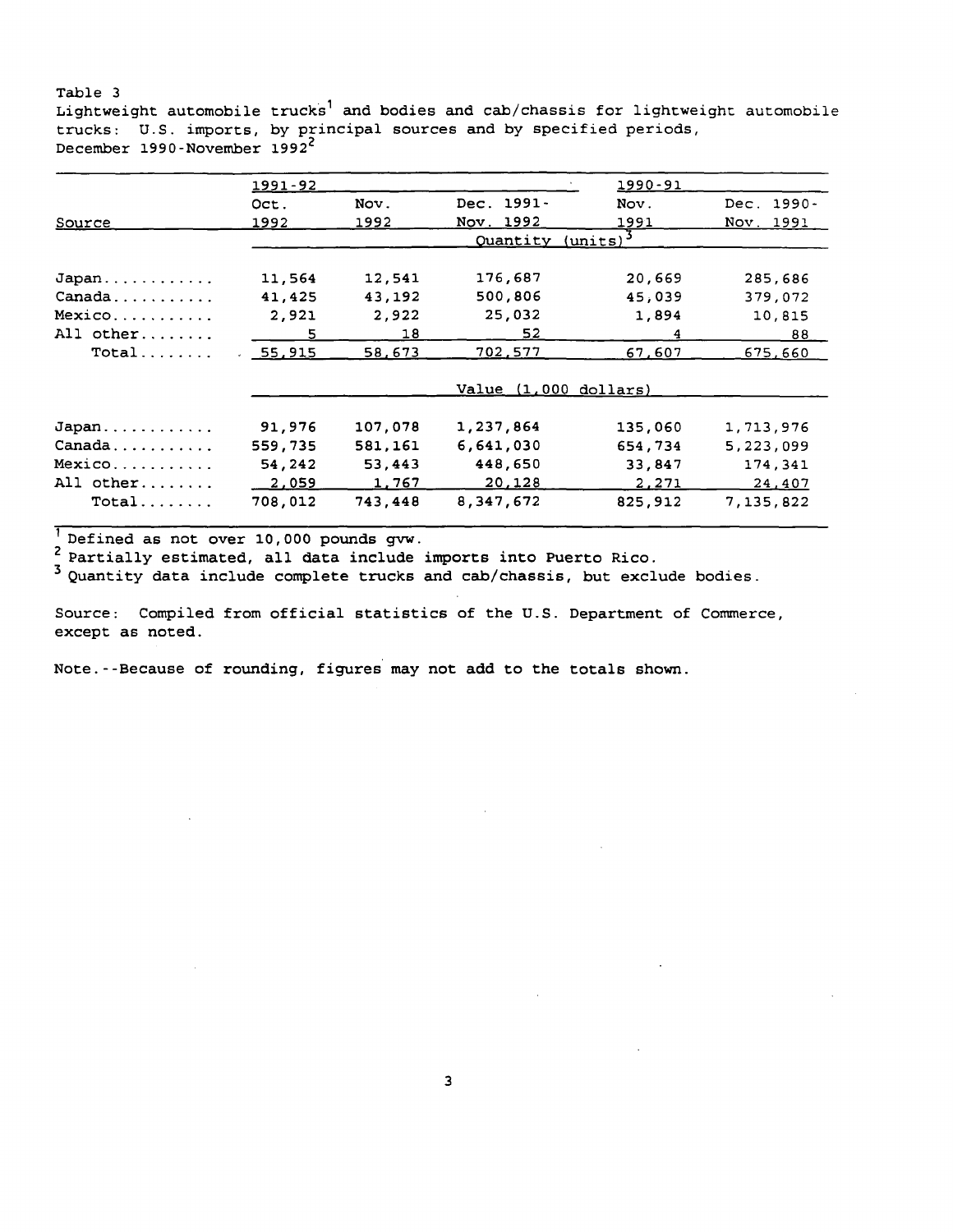$\sim 10^7$ 

 $\ddot{\phantom{a}}$ 

New passenger automobiles: U.S. exports of domestic merchandise, by principal markets and by specified periods, December 1990-November 1992

|           | 1991-92               |           |                  | 1990-91 |            |  |  |  |
|-----------|-----------------------|-----------|------------------|---------|------------|--|--|--|
|           | Oct.                  | Nov.      | Dec. 1991-       | Nov.    | Dec. 1990- |  |  |  |
| Market    | 1992                  | 1992      | Nov. 1992        | 1991    | Nov. 1991  |  |  |  |
|           |                       |           | Ouantity (units) |         |            |  |  |  |
| Canada.   | 43,438                | 42,181    | 452,291          | 41,992  | 479,190    |  |  |  |
| Japan     | 2,906                 | 5,178     | 38,487           | 1,221   | 27,871     |  |  |  |
| All other | <u> 26,665</u>        | 34,779    | 317,547          | 23,623  | 227,865    |  |  |  |
| $Total$   | <u>73,332</u>         | 82,548    | 810,199          | 66,766  | 734,926    |  |  |  |
|           | Value (1,000 dollars) |           |                  |         |            |  |  |  |
| Canada.   | 596,815               | 575,447   | 5,839,697        | 572,871 | 5,977,197  |  |  |  |
| Japan     | 55,470                | 95,180    | 662,928          | 25,651  | 498,035    |  |  |  |
| All other | 396,212               | 523,660   | 4,698,856        | 359,388 | 3,093,775  |  |  |  |
| $Total$   | 1,052,639             | 1,200,982 | 11,226,820       | 957,910 | 9,569,007  |  |  |  |

Source: Compiled from official statistics of the U.S. Department of Commerce.

 $\sim$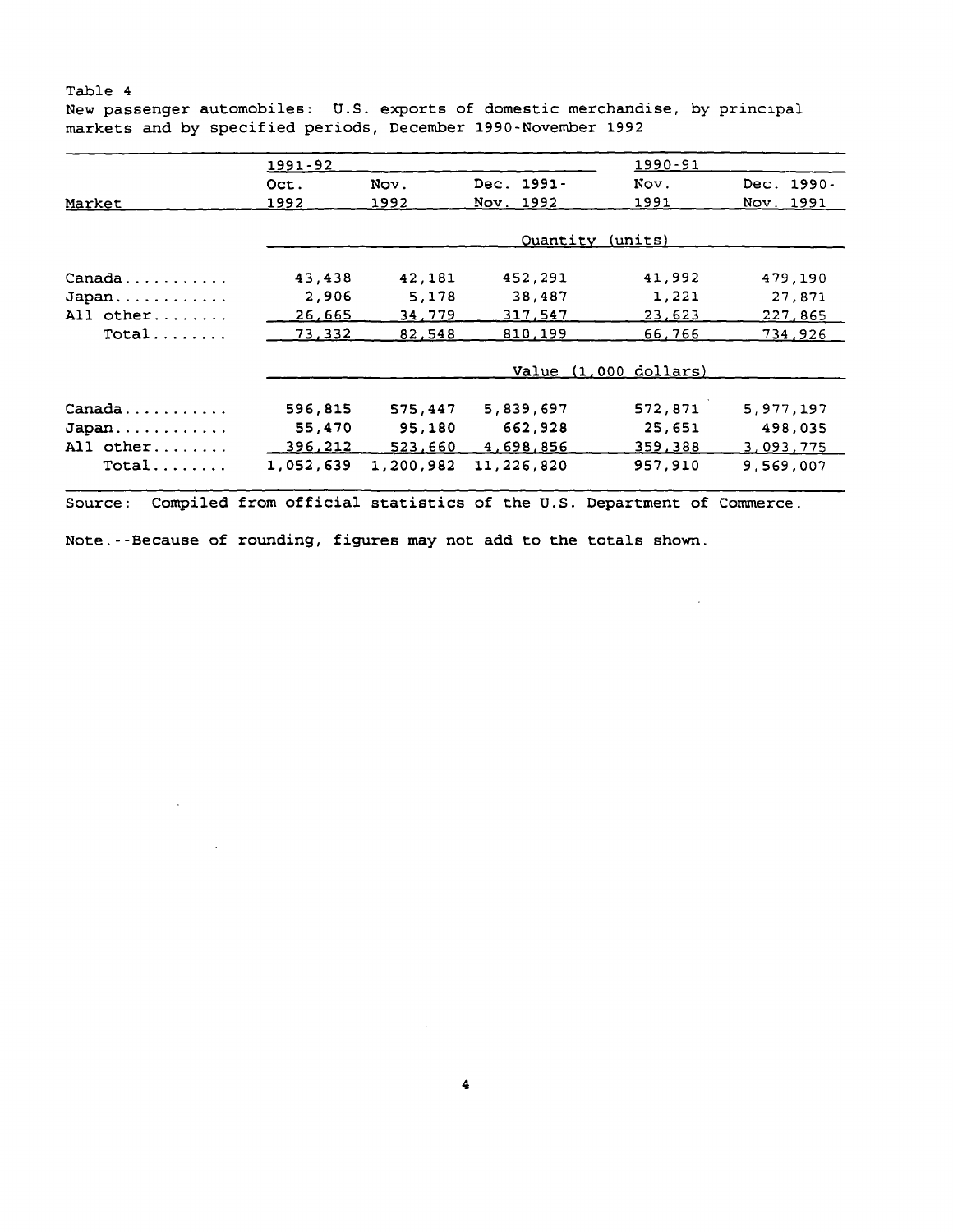Lightweight automobile  $trucks<sup>1</sup>$  and bodies and  $cab/chassis$  for lightweight automobile trucks: U.S. exports of domestic merchandise, by principal markets and by specified periods, December 1990-November 1992<sup>2</sup>

|           | 1991-92 |         |                       | 1990-91 |            |
|-----------|---------|---------|-----------------------|---------|------------|
|           | Oct.    | Nov.    | Dec. 1991-            | Nov.    | Dec. 1990- |
| Market    | 1992    | 1992    | Nov. 1992             | 1991    | Nov. 1991  |
|           |         |         | Quantity $(units)^3$  |         |            |
| Canada.   | 8,888   | 11,127  | 106,744               | 13,991  | 128,626    |
| All other | 4.171   | 2,599   | 28,332                | 1,619   | 47, 361    |
| Total     | 13,056  | 13,736  | 135,105               | 15,611  | 175,987    |
|           |         |         | Value (1,000 dollars) |         |            |
| Canada.   | 108,358 | 130,033 | 1,309,117             | 196,866 | 1,686,646  |
| All other | 28,283  | 36,186  | 440,837               | 18,760  | 565,119    |
| $Total$   | 136,747 | 166.393 | 1,750,366             | 215,626 | 2,251,766  |

Defined as not over 10,000 pounds gvw.

 $\sim$ 

3 Quantity data include complete trucks and cab/chassis, but exclude bodies.

Source: Compiled from official statistics of the U.S. Department of Commerce, except as noted.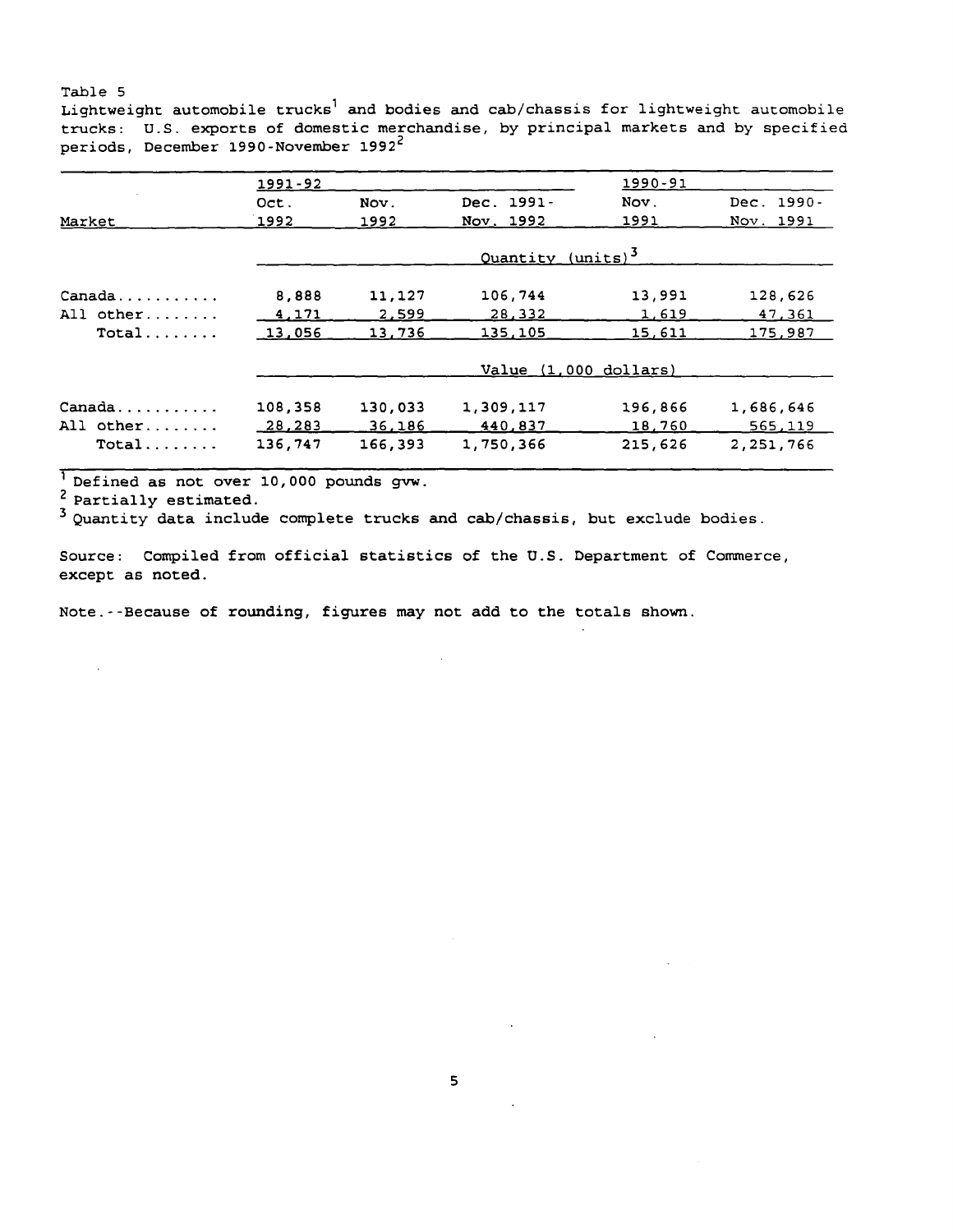#### ible 6

aw passenger automobiles: Sales of domestic and imported passenger automobiles and sales of mported passenger automobiles as a percent of total U.S. sales, by specified periods, 1991 id 1992

|                                        | Sales of -               |         |                          |           |                      |             |                      | Ratio of import |
|----------------------------------------|--------------------------|---------|--------------------------|-----------|----------------------|-------------|----------------------|-----------------|
|                                        | Domestic                 |         | Imported                 |           | Total U.S.           |             |                      | sales to total  |
|                                        | automobiles <sup>1</sup> |         | automobiles <sup>2</sup> |           | sales <sup>1,2</sup> |             | sales <sup>1,2</sup> |                 |
| <u>eriod</u>                           | 1992                     | 1991    | 1992                     | 1991      | 1992                 | 1991        | 1992                 | 1991            |
|                                        |                          |         | Quantity                 | (units)   |                      |             | --Percent--          |                 |
|                                        |                          |         |                          |           |                      |             |                      |                 |
| anuary                                 | 413,605                  | 416,645 | 146,518                  | 137,733   | 560,123              | 554,378     | 26.2                 | 24.8            |
| ebruary                                | 492,454                  | 472,524 | 158,545                  | 149,073   | 650,999              | 621,597     | 24.4                 | 24.0            |
| $an.-Feb$                              | 905,872                  | 889,169 | 305,063                  | 286,806   | 1,210,935            | 1,175,975   | 25.2                 | 24.4            |
| arch                                   | 536,932                  | 538,857 | 183,675                  | 191,105   | 720,607              | 729,962     | 25.5                 | 26.2            |
| an. - Mar 1, 442, 804 1, 428, 026      |                          |         | 488,738                  | 477,900   | 1,931,542            | 1,905,926   | 25.3                 | 25.1            |
| pri1                                   | 540,689                  | 504,998 | 174,867                  | 185,972   | 715,867              | 690,970     | 24.4                 | 26.9            |
| an.-Apr 1,983,493 1,933,024            |                          |         | 663,606                  | 663,872   | 2,647,099            | 2,596,896   | 25.1                 | 25.6            |
| $ay \ldots \ldots$                     | 560,768                  | 576,572 | 172,891                  | 192,897   | 733,659              | 769,469     | 23.6                 | 25.1            |
| an. - May 2, 544, 261 2, 508, 461      |                          |         | 836,428                  | 856,769   | 3,380,689            | 3, 365, 230 | 24.7                 | 25.5            |
| $une \ldots$                           | 629,524                  | 587,631 | 195,294                  | 184,084   | 824,818              | 771,715     | 23.7                 | 23.9            |
| an. -Jun $3,173,785$ 3,097,227         |                          |         | 1,031,769                | 1,041,034 | 4,205,554            | 4,138,261   | 24.5                 | 25.2            |
| $\mathbf{u}$ ly                        | 566,333                  | 578,721 | 167,016                  | 194,649   | 733,549              | 773,370     | 22.8                 | 25.2            |
| an. - July 3, 740, 318 3, 675, 978     |                          |         | 1,198,848                | 1,235,728 | 4,939,166            | 4,911,706   | 24.3                 | 25.2            |
| wgust                                  | 476,318                  | 497,238 | 168,498                  | 193,566   | 644,816              | 690,804     | 26.1                 | 28.0            |
| $tan. - Aug. 4, 216, 636, 4, 173, 216$ |                          |         | 1,367,346                | 1,429,294 | 5,583,982            | 5,602,510   | 24.5                 | 25.5            |
| eptember                               | 510,103                  | 491,977 | 163,731                  | 179,503   | 673,834              | 671,500     | 24.3                 | 26.7            |
| (an.-Sept 4,726,739 4,665,183          |                          |         | 1,531,072                | 1,608,602 | 6,257,811            | 6,273,785   | 24.5                 | 25.6            |
| )ctober                                | 532,174                  | 519,554 | 161,945                  | 182,646   | 694,119              | 702,200     | 23.3                 | 26.0            |
| Jan.-Oct 5,258,913 5,184,767           |                          |         | 1,693,023                | 1,791,249 | 6,951,936            | 6,976,016   | 24.3                 | 25.7            |
| November                               | 460,506                  | 454,116 | 139,961                  | 152,749   | 600,467              | 606,595     | 23.3                 | 25.1            |
| Jan.-Nov 5,719,419 5,638,883           |                          |         | 1,832,979                | 1,943,728 | 7,552,398            | 7,582,611   | 24.3                 | 25.6            |
| )ecember                               | 497,069                  | 433,372 | 161,821                  | 160,039   | 658,890              | 593,411     | 24.6                 | 27.0            |
| Jan. - Dec 6, 216, 488 6, 072, 255     |                          |         | 1,994,748                | 2,103,726 | 8,211,236            | 8,175,981   | 24.3                 | 25.7            |

Domestic automobile sales include U.S.-, Canadian- and Mexican-built automobiles sold in the Jnited States.

 $2$  Does not include automobiles imported from Canada and Mexico.

Source: Automotive News.

#### Table 7

New passenger automobiles: Price indexes, by specified periods, 1991 and 1992<sup>1</sup>

|                                      | <u> 1992 </u> |       |         | 1991-92 |       |         |
|--------------------------------------|---------------|-------|---------|---------|-------|---------|
|                                      | Nov.          | Dec.  | Percent | Dec.    | Dec.  | Percent |
| Item                                 | 1992          | 1992  | change  | 1991    | 1992  | change  |
| Consumer Price<br>Index:             |               |       |         |         |       |         |
| Unadjusted<br>Seasonally             | 129.7         | 130.5 | $+0.6$  | 127.6   | 130.5 | $+2.3$  |
| adjusted<br>Producer Price<br>Index: | 129.5         | 129.4 | $-0.1$  | 126.1   | 129.4 | $+2.6$  |
| Unadjusted<br>Seasonally             | 129.1         | 128.7 | $-0.3$  | 128.4   | 128.7 | $+0.2$  |
| adjusted                             | 125.6         | 126.3 | $+0.6$  | 126.0   | 126.3 | $+0.2$  |

<sup>1</sup> Consumer price index, 1982-1984 = 100. Producer price index, 1982 = 100. Source: U.S. Department of Labor.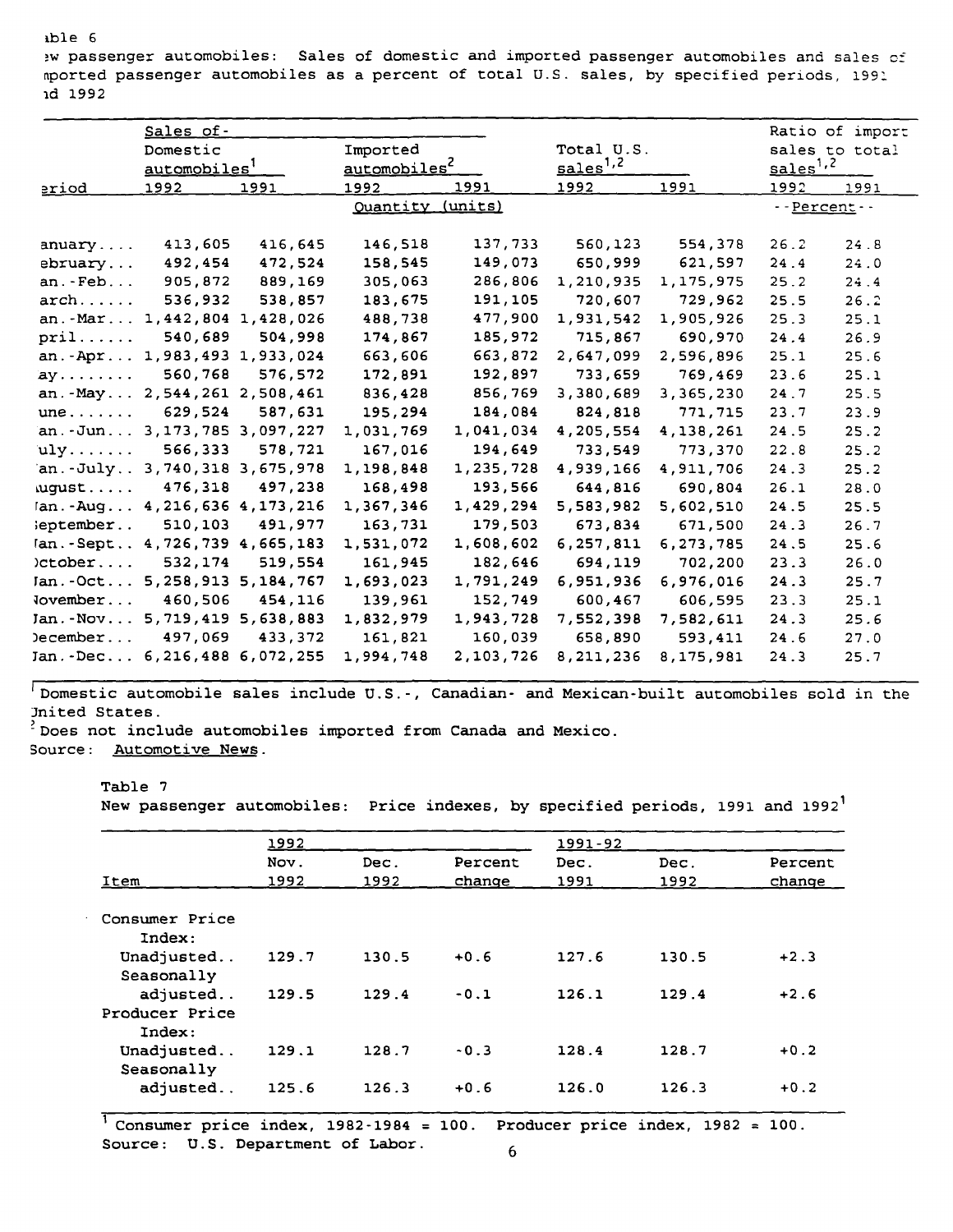New passenger automobiles: Retail price changes in the U.S. market during December  $1992<sup>1</sup>$ 

|                                                                                     | Retail price changes   |
|-------------------------------------------------------------------------------------|------------------------|
| Country source/make                                                                 | December 1992 (+ or -) |
|                                                                                     |                        |
| U.S. producers:                                                                     |                        |
| General Motors                                                                      | No change.             |
|                                                                                     | No change.             |
| Chrysler                                                                            | No change.             |
| Japanese producers:                                                                 |                        |
| Toyota Motors                                                                       | No change.             |
| Mazda                                                                               | No change.             |
| American Honda                                                                      | No change.             |
| $\texttt{Subaru} \dots \dots \dots \dots \dots \dots \dots \dots \dots \dots \dots$ | No change.             |
| European producers:                                                                 |                        |
| Volkswagen                                                                          | No change.             |
|                                                                                     | No change.             |
|                                                                                     | No change.             |
| Porsche                                                                             | No change.             |
| Mercedes-Benz                                                                       | No change.             |
| Korean producer:                                                                    |                        |
| Hyundai                                                                             | No change.             |

Average retail price change for all models.

 $\mathcal{L}$ 

Source: Automotive News, December 1992.

 $\sim$ 

 $\alpha$